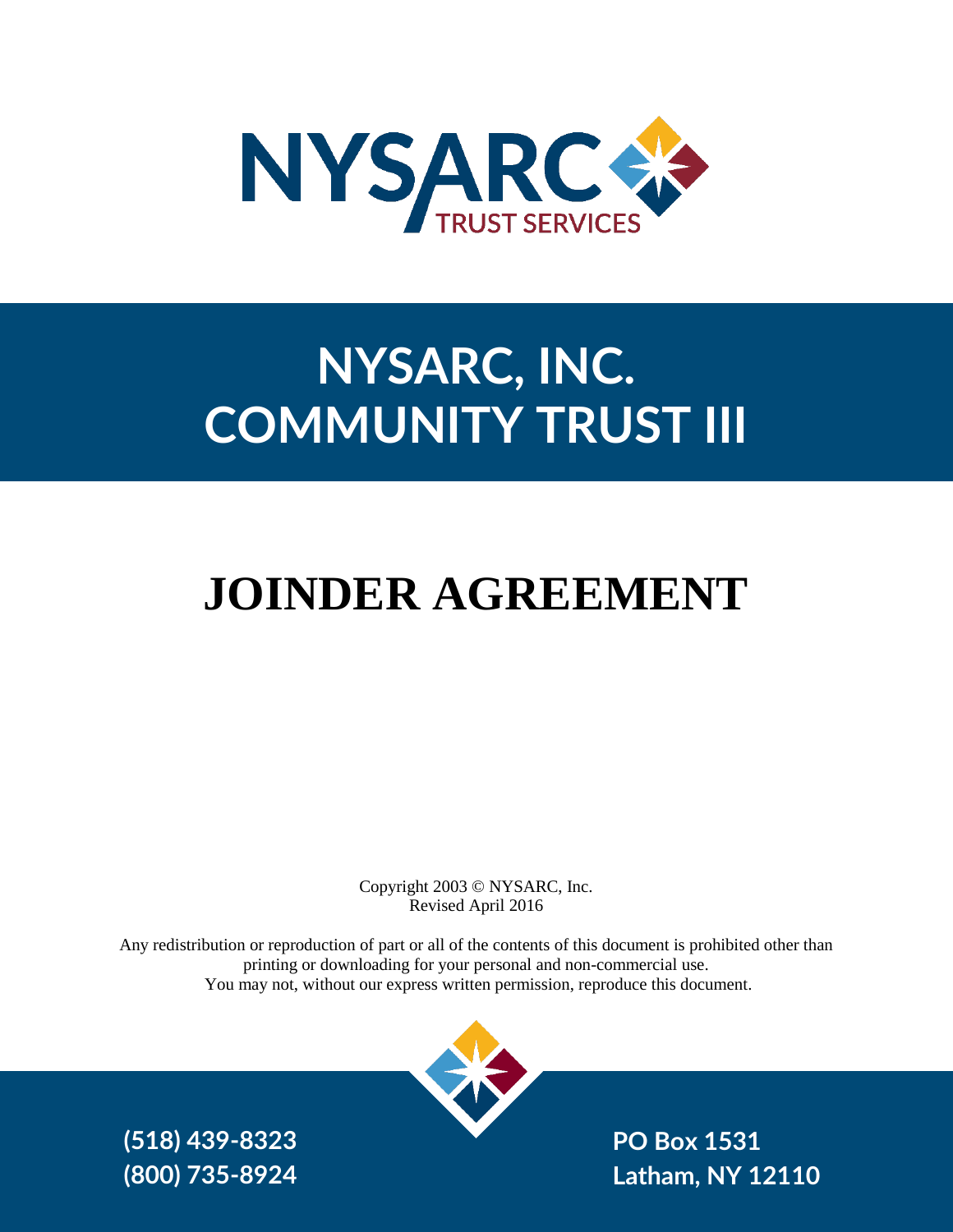# **NYSARC, Inc. Community Trust III Joinder Agreement**

**This is a legal document. It is an agreement pertaining to a supplemental needs trust created pursuant to 42 United States Code §1396. You are encouraged to seek independent, professional advice before signing this agreement.**

The undersigned hereby adopts, enrolls in and establishes a sub-trust account under the **NYSARC, INC. COMMUNITY TRUST III** dated October 23, 2003 and as amended. **This Trust is Irrevocable.**

*NOTE: All questions must be answered or your application will be delayed.*

| 1. | <b>Donor</b> (Generally same as Beneficiary):                                     |                                      |                                                              |
|----|-----------------------------------------------------------------------------------|--------------------------------------|--------------------------------------------------------------|
|    |                                                                                   | (First Name, Middle Name, Last Name) |                                                              |
|    |                                                                                   |                                      |                                                              |
|    |                                                                                   |                                      |                                                              |
|    |                                                                                   |                                      |                                                              |
|    |                                                                                   |                                      |                                                              |
|    |                                                                                   |                                      |                                                              |
| 2. | Disabled Beneficiary (In-Kind Beneficiary):                                       |                                      |                                                              |
|    |                                                                                   |                                      | (First Name, Middle Name, Last Name)                         |
|    | Social Security Number of Disabled Beneficiary: _________________________________ |                                      |                                                              |
|    |                                                                                   |                                      |                                                              |
|    |                                                                                   |                                      |                                                              |
|    |                                                                                   |                                      |                                                              |
|    |                                                                                   |                                      |                                                              |
|    | Gender: Citizenship: Citizenship:                                                 |                                      |                                                              |
|    |                                                                                   |                                      |                                                              |
|    |                                                                                   |                                      | (First Name/Last Name)                                       |
| 3. |                                                                                   |                                      |                                                              |
| 4. | Beneficiary's Qualifying Disability(ies):                                         |                                      | <u> 1989 - Johann Stein, mars and de Brasilian (b. 1989)</u> |
|    |                                                                                   |                                      |                                                              |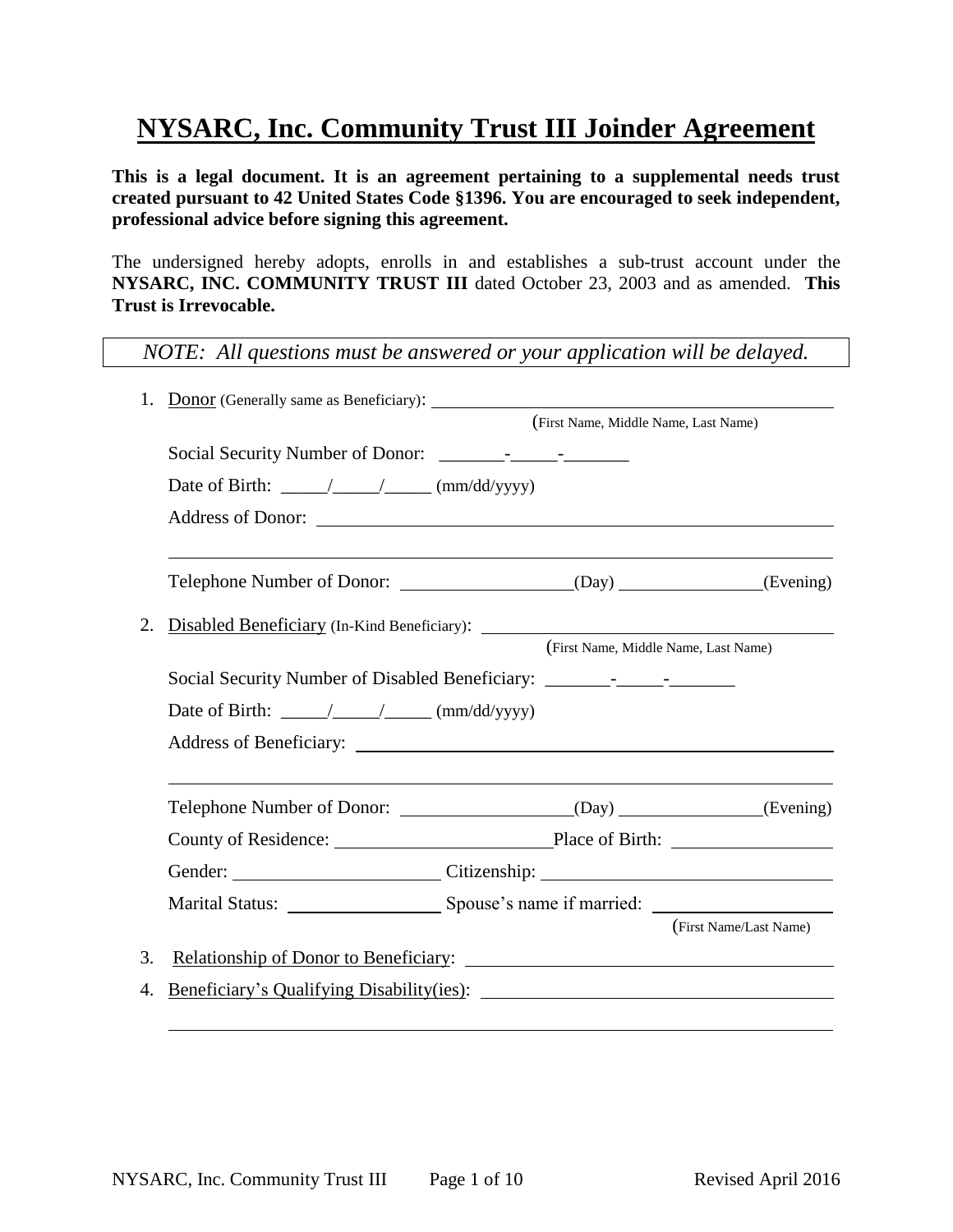## 5. Court Orde

| ວ. | Court Order:                                                                                                                                              |                    |
|----|-----------------------------------------------------------------------------------------------------------------------------------------------------------|--------------------|
|    | Is the Trust being established as the result of a Court Order? Yes____ No____<br>If yes, please include a copy of the Court Order.                        |                    |
| 6. | <b>Funding</b> (indicate all that are applicable):                                                                                                        |                    |
|    | Surplus monthly income/NAMI deposits                                                                                                                      |                    |
|    | Indicate monthly deposit amount:                                                                                                                          |                    |
|    | Lump Sum                                                                                                                                                  |                    |
|    | _________Structured settlement payment (Please provide settlement order.)                                                                                 |                    |
|    | Other (e.g. occasional resource deposits)                                                                                                                 |                    |
|    |                                                                                                                                                           |                    |
|    | Note: This is supplemental information for NYSARC, Inc. purposes only. This amount<br>may be changed at any time with no effect on the Joinder Agreement. |                    |
| 7. | Beneficiary's Income:                                                                                                                                     |                    |
|    | Indicate what sources of income the Beneficiary receives:                                                                                                 |                    |
|    | Social Security (Indicate Benefit Type):                                                                                                                  |                    |
|    | Supplemental Security Income (SSI)*?                                                                                                                      | $Yes$ No $\_\_\_\$ |
|    | Social Security Disability Income (SSDI)*?                                                                                                                |                    |
|    | Social Security Retirement Income (SSA)*?                                                                                                                 |                    |
|    | Social Security Survivor/Dependent Benefits*?                                                                                                             | $Yes$ No $\qquad$  |
|    | *Provide copy of "proof of income" letter, indicating your claim number.                                                                                  |                    |
|    |                                                                                                                                                           |                    |

Other income? Yes \_\_\_\_\_\_\_ No \_\_\_\_\_\_

*If yes, please provide source, amount and frequency.*

8. Benefits:

| Does the Beneficiary receive Medicaid | Yes. | No. | Pending |
|---------------------------------------|------|-----|---------|
| If yes, list Medicaid card number:    |      |     |         |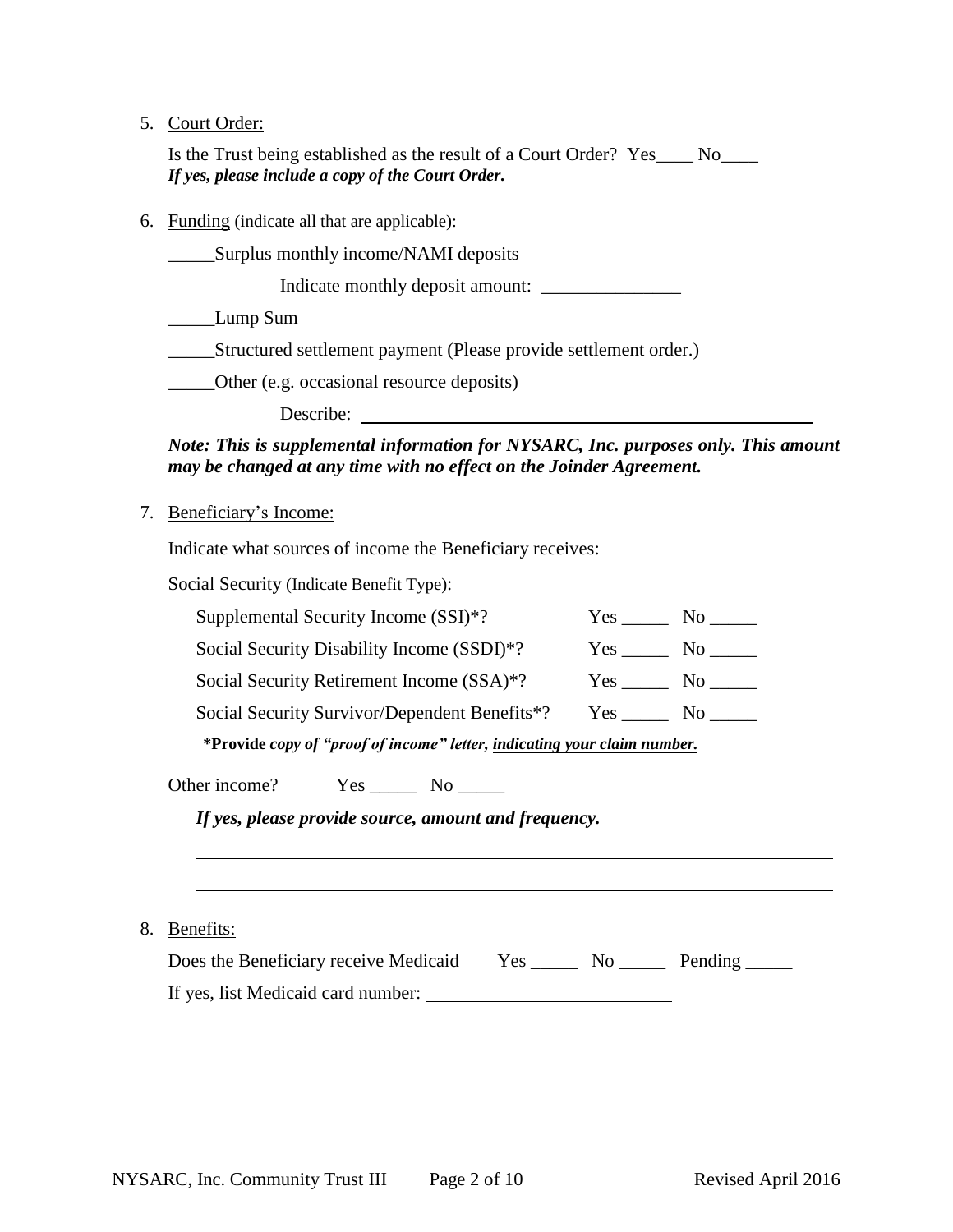If the Beneficiary receives other benefits, such as Food Stamps, HUD Section 8, etc. list these benefits and monthly amounts:

| Independently                                                                                                                 | CR/IRA/ICF (supervised)                                                                                                |  |  |
|-------------------------------------------------------------------------------------------------------------------------------|------------------------------------------------------------------------------------------------------------------------|--|--|
| With Spouse                                                                                                                   | CR/IRA (supportive)                                                                                                    |  |  |
|                                                                                                                               | <b>Family Care Program</b>                                                                                             |  |  |
| Assisted Living Facility ________                                                                                             | Nursing Home                                                                                                           |  |  |
|                                                                                                                               |                                                                                                                        |  |  |
| If in a residential program, does the Beneficiary receive community funds?                                                    |                                                                                                                        |  |  |
|                                                                                                                               |                                                                                                                        |  |  |
| 10. Beneficiary Services:                                                                                                     |                                                                                                                        |  |  |
| List other services that the Beneficiary receives (include day services, service<br>coordination, employment programs, etc.): |                                                                                                                        |  |  |
|                                                                                                                               |                                                                                                                        |  |  |
| Service                                                                                                                       | Name of Provider                                                                                                       |  |  |
|                                                                                                                               | <u> 1980 - Johann Stoff, deutscher Stoffen und der Stoffen und der Stoffen und der Stoffen und der Stoffen und der</u> |  |  |
| 11. Guardianship:                                                                                                             |                                                                                                                        |  |  |
|                                                                                                                               | Is there a court appointed Guardian for the Beneficiary? Yes ________ No _______                                       |  |  |
|                                                                                                                               | If yes, attach copy of Decree and Letters of Guardianship (Art. 17A) OR Guardianship                                   |  |  |
| Order and Commission (Art. 81) and complete the following:                                                                    |                                                                                                                        |  |  |
| Guardian of the:<br>$\Box$ Person                                                                                             | $\Box$ Property $\Box$ Both                                                                                            |  |  |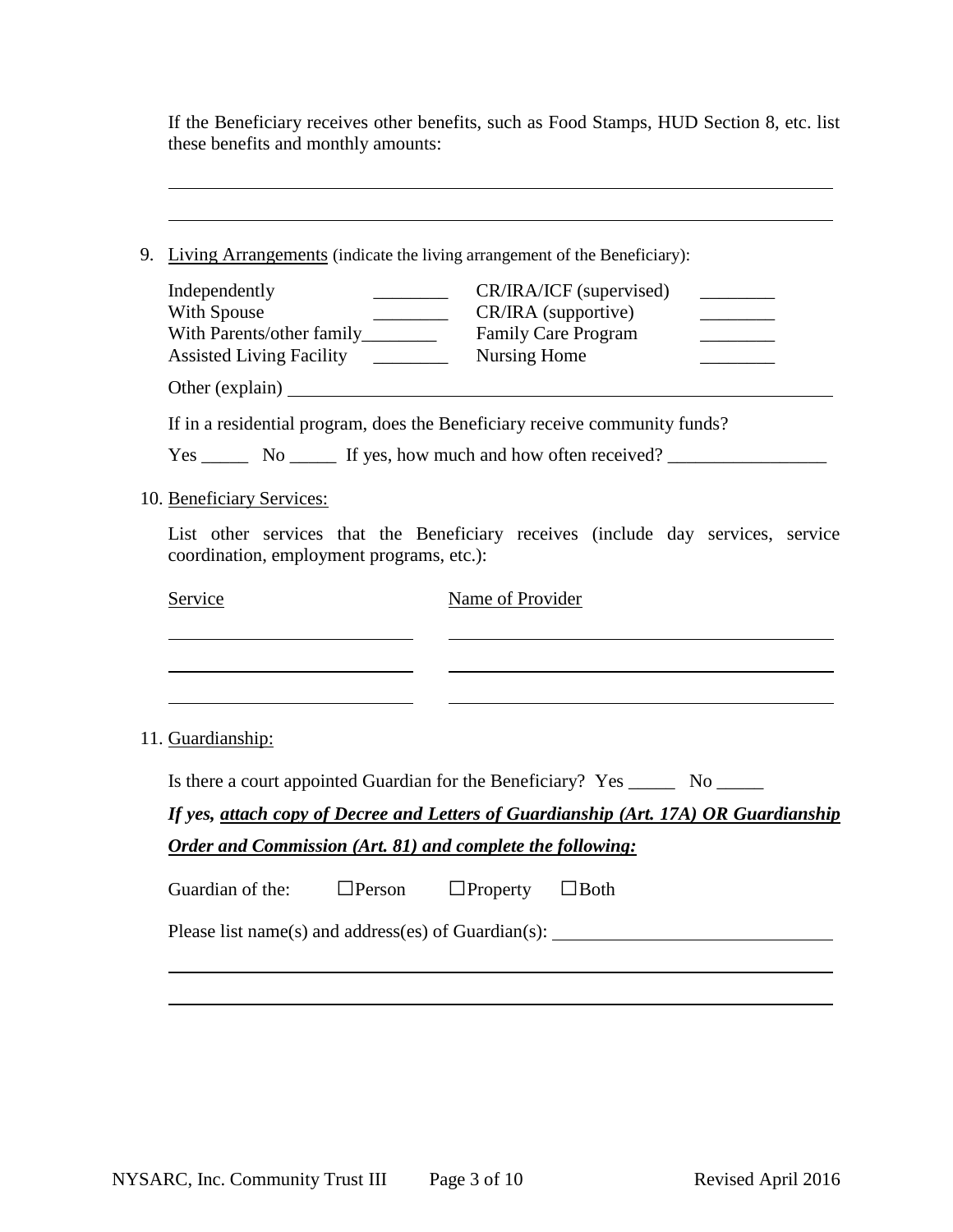| Are Standby and/or Alternate Standby Guardian(s) appointed? Yes<br>$\rm No$ |  |                                           |                                                                                      |  |
|-----------------------------------------------------------------------------|--|-------------------------------------------|--------------------------------------------------------------------------------------|--|
| If yes, for the:                                                            |  | $\Box$ Person $\Box$ Property $\Box$ Both |                                                                                      |  |
|                                                                             |  |                                           | Please list name(s) and address(es) of Standby and/or Alternate Standby Guardian(s): |  |
|                                                                             |  |                                           |                                                                                      |  |

## 12. Authorized Contacts:

## *Note: NYSARC, Inc. requires at least one contact.*

|                    | Communicate/<br>Obtain<br>Information             | Receive<br>Monthly<br><b>Statements</b> | Submit<br>Requests for<br><b>Disbursements</b> |
|--------------------|---------------------------------------------------|-----------------------------------------|------------------------------------------------|
| Name:              | □                                                 |                                         |                                                |
| Address:           |                                                   |                                         |                                                |
|                    |                                                   |                                         |                                                |
|                    |                                                   |                                         |                                                |
|                    | Communicate/<br>Obtain<br>Information             | Receive<br>Monthly<br><b>Statements</b> | Submit<br>Requests for<br><b>Disbursements</b> |
| Name:              | $\sim$                                            |                                         |                                                |
| Address:           |                                                   |                                         |                                                |
|                    |                                                   |                                         |                                                |
| Relationship: 2000 |                                                   |                                         |                                                |
|                    | Communicate/<br>Obtain<br>Information             | Receive<br>Monthly<br><b>Statements</b> | Submit<br>Requests for<br><b>Disbursements</b> |
| Name:              |                                                   |                                         |                                                |
| Address:           |                                                   |                                         |                                                |
| Telephone No.:     | <u> 1989 - Andrea Brand, amerikansk politik (</u> |                                         |                                                |
| Relationship:      |                                                   |                                         |                                                |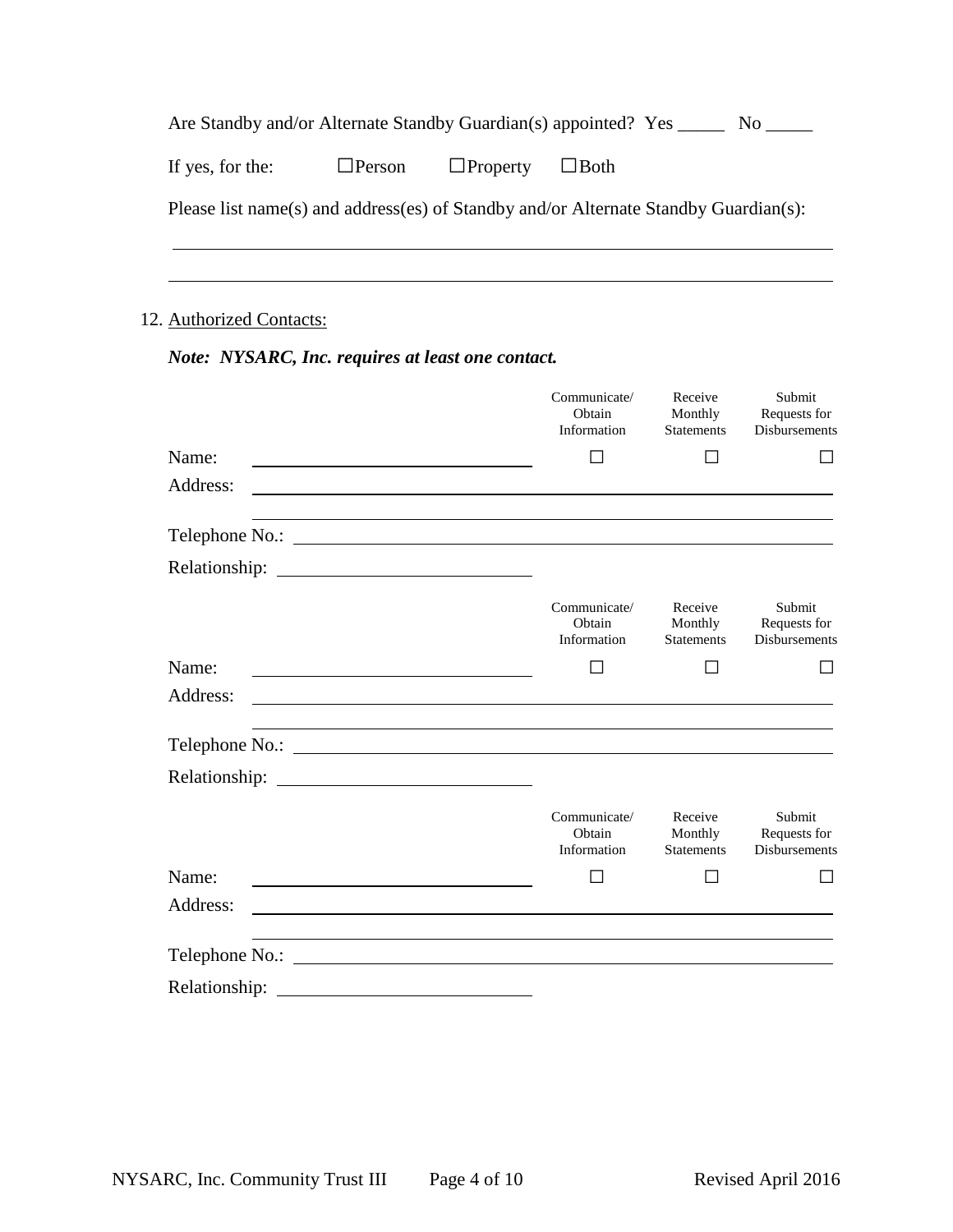#### 13. Supplemental Information:

List one authorized contact to receive the following (may be the beneficiary or a listed authorized contact):

- Beneficiary Binder:
- Tax information:

#### 14. Monthly Statements:

Should the Beneficiary receive a copy of the monthly statement? Yes \_\_\_\_\_ No \_\_\_\_

15. Representative:

List the individual/firm who will be submitting the Trust documents to Medicaid, Social Security Administration, or other government agency on your behalf.

*Please note: The individual listed below will receive a copy of the acceptance letter in addition to a copy of the executed Joinder Agreement.*

| 16. Funeral Provisions: |                                                                                                                                                         |
|-------------------------|---------------------------------------------------------------------------------------------------------------------------------------------------------|
|                         | Does the Beneficiary have funeral provisions in place? Yes _______ No ______<br>If yes, please provide details (e.g. funeral home, plot location, etc.) |
|                         |                                                                                                                                                         |
| 17. Life Insurance:     |                                                                                                                                                         |
|                         | Is there a life insurance policy in place for the Beneficiary? Yes ________ No _______                                                                  |
|                         | Who is the policy owner?                                                                                                                                |
|                         |                                                                                                                                                         |
|                         |                                                                                                                                                         |
|                         |                                                                                                                                                         |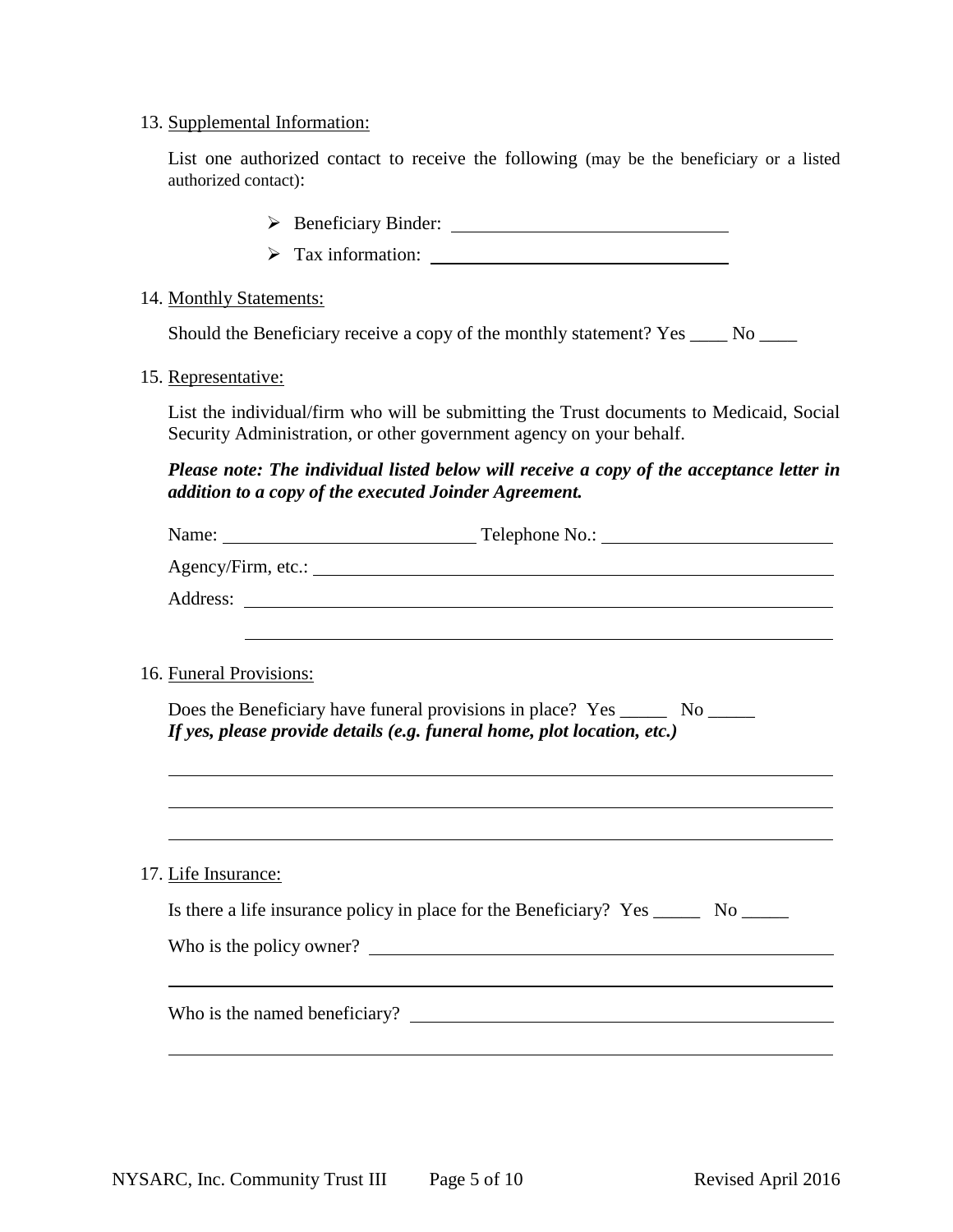## *Information and Disclosures:*

#### Death of Beneficiary:

Upon the death of the Beneficiary, amounts remaining in the Beneficiary's sub-trust account shall be distributed or retained pursuant to the following:

- a. Upon the death of the Beneficiary, the Trustee shall request from the State the dollar amount of any uncompromised/unreduced Medicaid lien which is or would be imposed against the deceased Beneficiary's assets, without regard to the existence of and the Beneficiary's participation in the Trust. The Trustee retains the authority to agree to a compromised/reduce lien amount with the State but shall be under no obligation to do so.
- b. Funeral expenses will only be paid pursuant to a Medicaid eligible pre-need funeral arrangement established and funded prior to the Beneficiary's death. **Funeral expenses will not be paid after the Beneficiary's death.**
- c. The Trustee shall prepare an accounting and obtain an order for a court of competent jurisdiction fixing the amount of the Medicaid lien pursuant to Section 8.3 of the Master Trust. The cost of the proceeding and preparation of the accounting shall be paid from the sub-trust account.
- d. After the information in (a) above is received by the Trust from the State, any remaining balance in the deceased Beneficiary's sub-trust account will be distributed or retained as follows:
	- a) If the balance in the deceased Beneficiary's sub-trust account is less than the amount of the money that would be due Medicaid, determined as if this Trust were a  $1396(p)(d)(4)(A)$  self-settled OBRA payback Trust, then all remaining amounts in the deceased Beneficiary's sub-trust account will remain with the Trust and credited to the Trust's "Remainder Sub-Trust Account" to be used in furtherance of the purposes of the Trust.
	- b) If the balance in the deceased Beneficiary's sub-trust account is greater than the amount of money that would be due Medicaid, determined as if this Trust were a  $1396(p)(d)(4)$ (A) self-settled OBRA payback Trust, then any remaining amounts in the deceased Beneficiary's sub-trust account will be distributed as follows and in the following order:
		- i. First, the trust shall pay to the State(s) from the amounts in the account an amount equal to the total amount of medical assistance paid on behalf of the individual under the State Medicaid plan(s). To the extent that the trust does not retain the funds in the account, the State(s) shall be the first payee(s) of any such funds and the State(s) shall have priority over payment of other debts and administrative expenses except as listed in the POMS SI 01120.203B.3.a.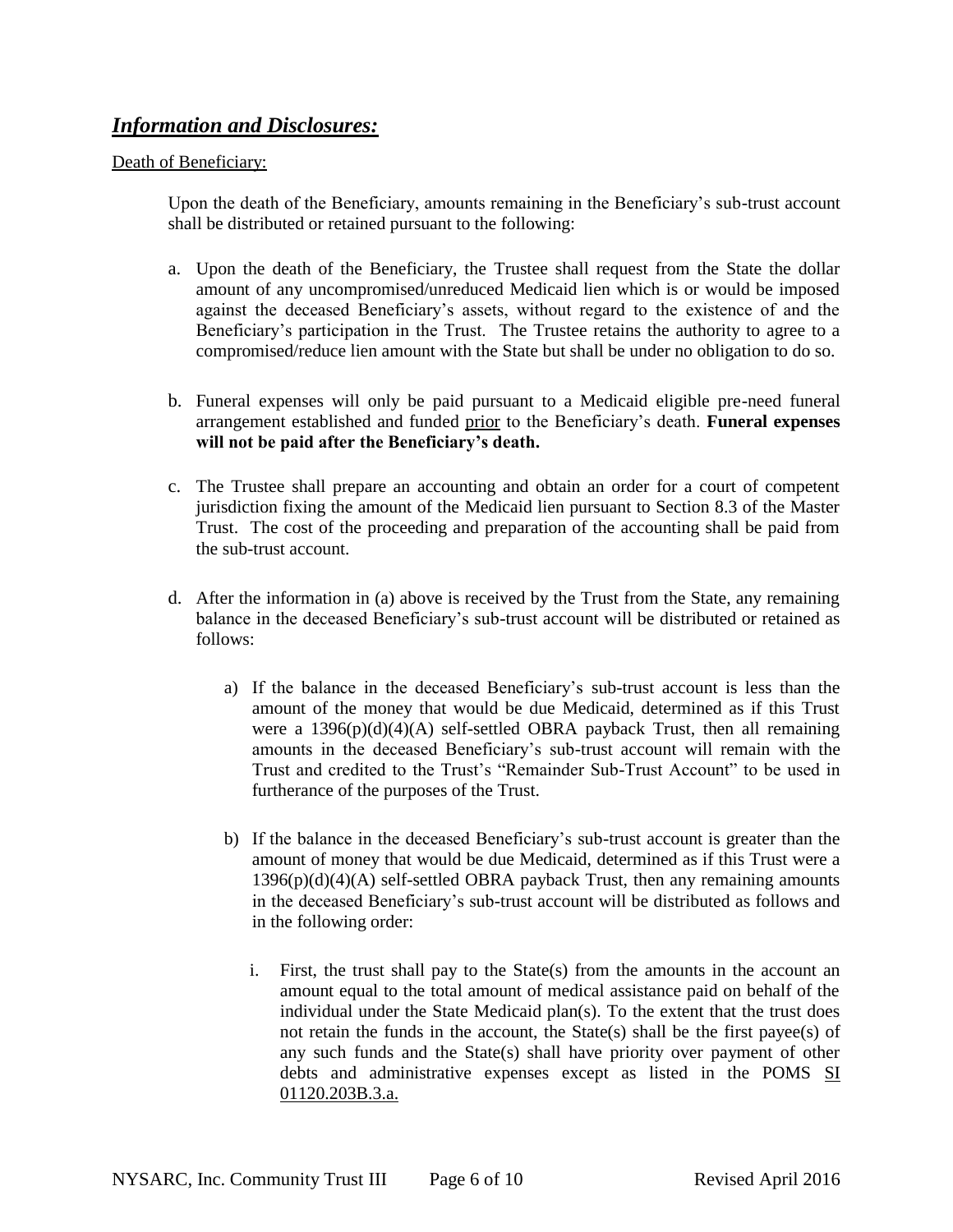- ii. Second, NYSARC, Inc. will be paid an amount equal to twenty-five percent (25%) of the remaining balance after subtraction of the amount due the state in (i) above.
- iii. Third, the balance to be distributed in accordance with the executed Joinder Agreement.

In the event that at my death funds remain in my sub-trust account in an amount sufficient to reimburse Medicaid for all monies, due and owing, and to pay NYSARC, Inc. 25% of any remaining balance after Medicaid is reimbursed, I instruct, the Trustee to disburse the remaining amount to the following named Beneficiaries as follows:

| Name and Relationship | Address                    | Percent |
|-----------------------|----------------------------|---------|
|                       |                            |         |
|                       |                            |         |
|                       |                            |         |
|                       |                            |         |
|                       | Percentage Must Total 100% |         |

\_\_\_\_\_\_\_\_\_\_\_\_\_\_\_\_\_\_\_\_\_\_\_\_\_\_\_\_\_\_\_\_\_\_ Signature of Trust Participant/Beneficiary<sup>1</sup>

In the event that the Trust Participant/Beneficiary fails to name any Remainder Beneficiary, any amounts remaining in the sub-trust account after payment to the State and NYSARC will be paid to the Trust Participant/Beneficiary's Estate.

#### Contributions/Deposits:

l

- a. All contributions made to the sub-trust account will be held and administered pursuant to the provisions of the **NYSARC, Inc. Community Trust III** which are incorporated by reference herein.
- b. The Trustee shall have the sole and absolute right to accept or refuse additional deposits to the sub-trust account.

<sup>1</sup> **Only the Trust Participant/Beneficiary or person who is establishing the trust account on his/her behalf may designate who will receive the balance in his/her sub-trust account.** If the Beneficiary is unable to name a Beneficiary due to medical or any other reason, any remaining balance in the sub-trust account will be paid to the Beneficiary's Estate.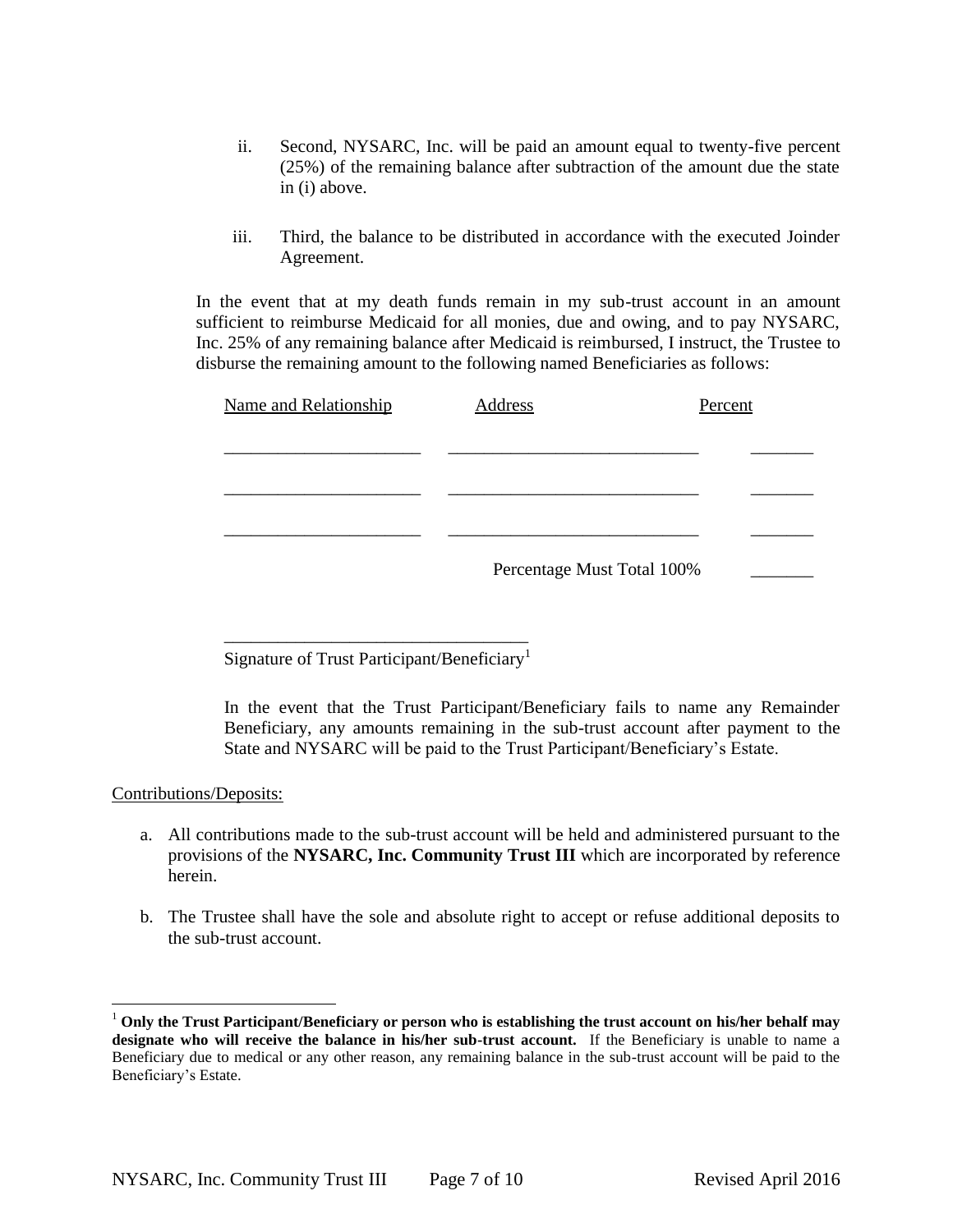c. In the event that a Beneficiary has a zero (\$0) sub-trust account balance for sixty (60) or more consecutive days, the Trustee shall retain the right to close the Beneficiary's sub-trust account. Please be advised that the Trustee may continue to charge administrative fees for the management of the sub-trust account prior to its closure. In the event that a Beneficiary wishes to re-open a sub-trust account, the Beneficiary may be required to pay any outstanding administrative fees stemming from the prior sub-trust account. Additionally, the Beneficiary shall be required to pay a new enrollment fee when re-opening a sub-trust account.

#### Disbursements:

- a. All disbursement requests shall be reviewed and approved on an individual basis.
- b. Disbursements for expenses incurred more than 90 days prior to submission of a disbursement request form shall not be paid.
- c. The Trustee, in their discretion, have determined that disbursements for the following items shall not be paid: purchases of firearms, alcohol, tobacco, items relating to illegal activity, bail, or restitution.
- d. All disbursements shall be made at the sole and absolute discretion of the Trustee.
- e. No disbursements will be made after the death of the beneficiary, even for expenses incurred or due prior to death.

#### Disability Determination:

In the event that a determination of disability is required for Medicaid purposes, please be advised that administrative fees shall be incurred while the determination of disability is being made.

#### Taxes:

- a. The Donor acknowledges that contributions to the **NYSARC, Inc. Community Trust III** are not tax deductible as charitable gifts, or otherwise.
- b. Sub-trust account income may be taxable to the Beneficiary.

#### Disclosure of Potential Conflict of Interest:

There may be a potential conflict of interest in the administration of the Trust since the Trust retains those funds remaining in the sub-trust account at the time of death of the Beneficiary. Funds remaining in the Trust may be used to pay for ancillary and/or supplemental services for Beneficiaries and potential Beneficiaries for which services may be rendered by a **Chapter of NYSARC, Inc.** or by **NYSARC, Inc.** itself.

The Donor(s) acknowledge(s) that under certain circumstances, NYSARC, Inc., in addition to its annual Trustee fee may receive 25% of the funds remaining in the Beneficiary's sub-trust account upon the death of the Beneficiary as a contingent remainderman.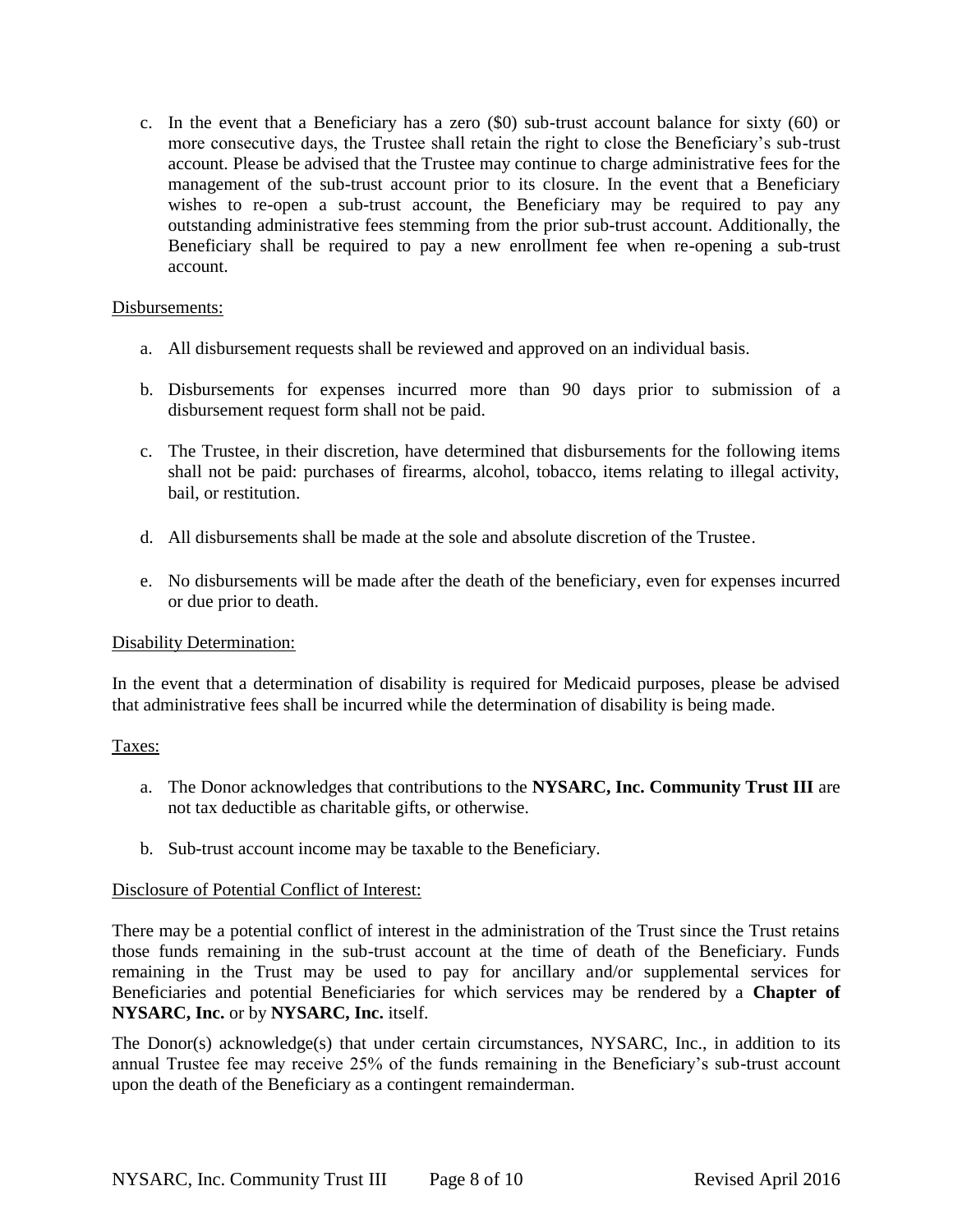The Donor(s) executing this Joinder Agreement is/are aware of the potential conflicts of interest that exist in the Trustee's administration of the Trust. The Trustee shall not be liable to Donor or to any party for any act of self-dealing or conflict of interest resulting from their affiliations with **NYSARC, Inc.** or with any Beneficiary or constituent agencies and/or Chapters.

#### Situs:

The sub-trust account created by this Agreement has been accepted by the Trustee in the State of New York and will be administered by **NYSARC, Inc.** and a financial institution in the State of New York. The validity, construction, and all rights under this Agreement shall be governed by the laws of the State of New York. The situs of this Trust for administrative, account and legal purposes shall be in the County of Albany, the County where the majority of meetings concerning establishment of the Trust occurred.

#### Invalidity of any Provision:

Should any provision of this Agreement be or become invalid or unenforceable, the remaining provisions of this Agreement shall be and continue to be fully effective.

#### **By signing below, you affirm that you understand and agree to the following:**

**I have received and read a copy of the Community Trust III Master Trust prior to the signing of this** *Joinder Agreement* **and acknowledge that I understand the contents thereof. I also understand that said document may be amended from time to time. I have been provided with the applicable fee schedule and the Information & Procedures narrative and acknowledge that I understand the contents thereof. I also understand there may be changes from time to time.**

**I am entering into this Joinder Agreement voluntarily and acting on my own free accord.**

**The Donor acknowledges that the Beneficiary is disabled as defined in Social Security Law Section 1614(a)(3) [42 USC 1382c(a) (3)].**

**Under penalty of perjury, all statements made in this document are true and accurate to the best of my knowledge.**

**The NYSARC, Inc. Community Trust III is a trust authorized to be used by individuals with disabilities pursuant to federal and state law. By agreeing to accept a donor's property pursuant to this Joinder Agreement, NYSARC, Inc. agrees only to manage the trust funds in accordance with the terms of the Master Trust Agreement and in compliance with applicable federal and state law and regulation. It is the sole responsibility of the donor and/or the donor's representative to determine whether the donor is "disabled" as that term is defined under federal law, to determine whether they have the legal authority to transfer property to fund the trust, and the impact that a transfer of property to the NYSARC, Inc. Community Trust III will have on the donor's continuing eligibility for government benefit programs.**

**NYSARC, Inc. is not assuming any responsibility as counsel for the donor or Beneficiary, or providing any legal advice as it relates to the consequences of a transfer of property to the NYSARC, Inc. Community Trust III.**

**The Trustee in their discretion may require an intermediary to assist in the administration of the Beneficiary's sub-trust account. The cost of which may be charged to the sub-trust account.**